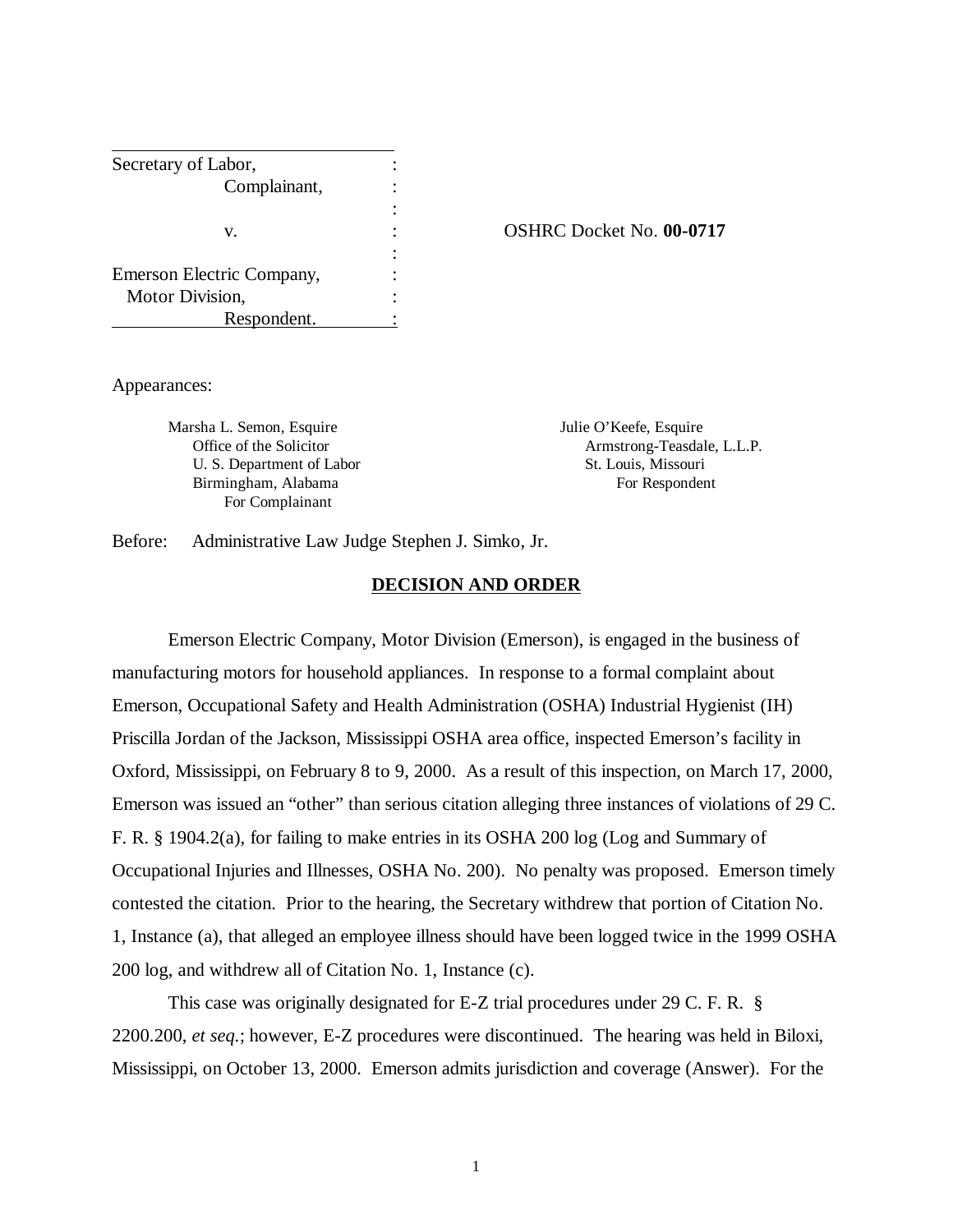reasons that follow, the violations of 29 C.F.R. § 1904.2(a), Instance (a), as amended, and Instance (b) are affirmed. No penalty is assessed.

### **Background**

OSHA conducted an inspection of Emerson based on a complaint that was filed with the Jackson OSHA area office alleging six items; among these, that Emerson did not allow employees to seek medical treatment for repetitive motion illnesses, and these illnesses were not recorded on the OSHA 200 logs (Tr. 11). IH Jordan conducted a complaint investigation of Emerson on February 8 to 9, 2000, beginning with an opening conference with manager Ron Hoffman and three other employees (Tr. 11-12). Jordan examined the OSHA 200 logs for 1998, 1999, and 2000; conducted a walkaround inspection; observed employees working, including the surge tester operators; and interviewed employees.

The two employees who are the subject of OSHA's allegation are designated as "Employee A" for Citation No. 1, Instance (a), and "Employee B" for Citation No. 1, Instance (b), in order to protect the confidentiality of their medical records (Tr. 4). Both employees worked as surge tester operators which involves picking up a motor from a conveyor belt, hooking six wires to the motor, testing the motor, then unhooking the wires, and placing the motor back on the conveyor belt (Exhs. C-4 at 1, C-6, Tr. 31-32). This work involved repetitive hand and arm movements (Exh. C-4 at 1; Tr. 31). About 30 employees out of 700 employees at the Oxford facility worked as surge tester operators (Tr. 14, 126).

#### **Instance (a)**

Employee A worked on the assembly line at Emerson for twenty-eight years (Exh. C-4 at 4). In early February 1999, she was having problems with her right thumb and went to the plant nurse, Moreice Parker, a licensed practical nurse (Tr. 98). Parker, who had been at Emerson for five years, was the occupational health nurse (Tr. 95). Parker sent Employee A to Dr. Cooper L. Terry (Tr. 98). On February 11, 1999, Employee A was examined by Dr. Terry and diagnosed with "right thumb trigger finger," and he gave Employee A a thumb spica splint and anti-inflammatory medication. He ordered a work restriction of no use of the right thumb (Exh. C-4 at 4, 5).

On February 22, 1999, Parker noted on a worker's compensation form that Employee A had sustained a "repetitive type injury" identified as "right trigger thumb" (Exh. C-4 at 1).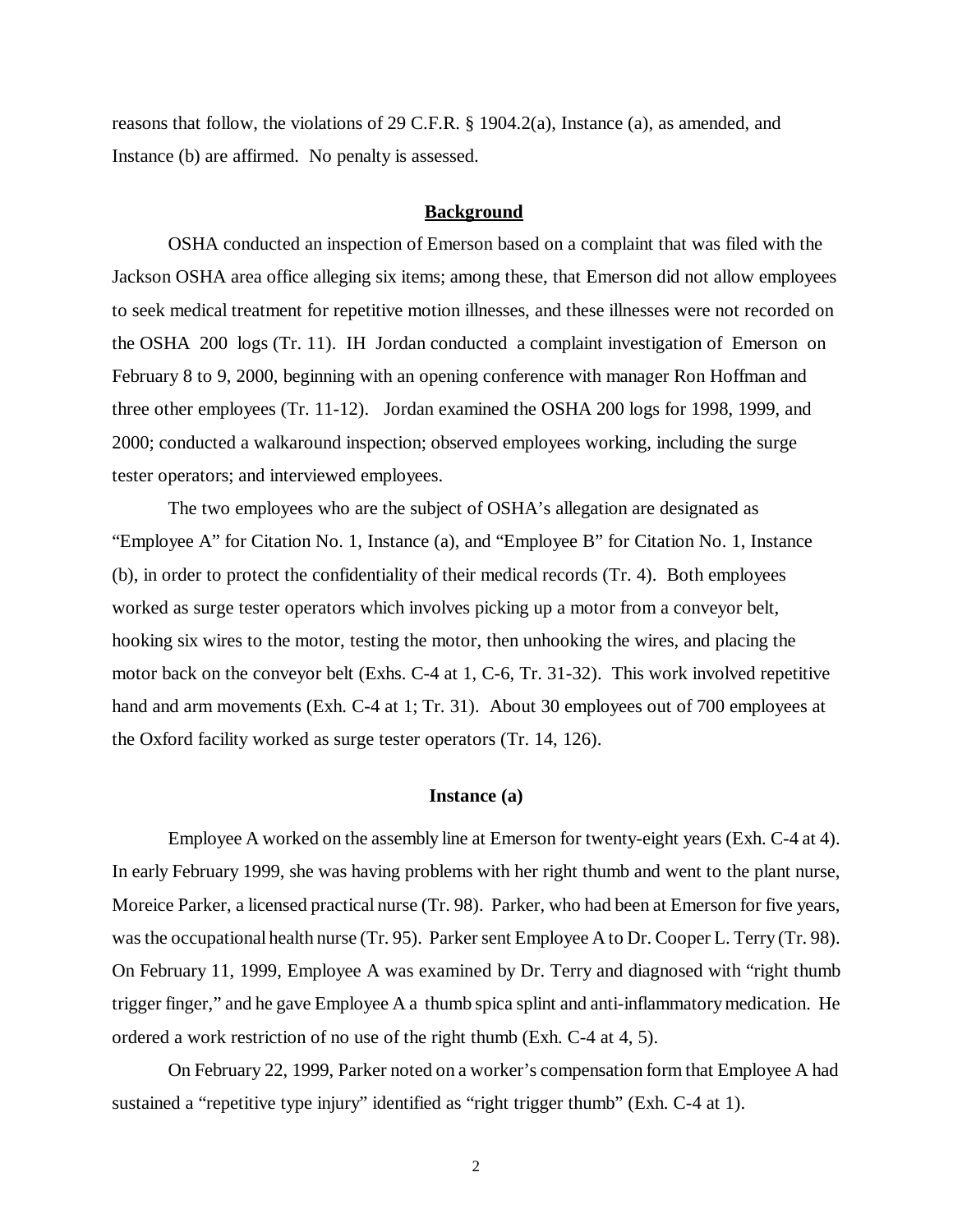On February 25, 1999, Employee A returned to Dr. Terry and he diagnosed "persistent right trigger thumb," treated her with a steroid injection, and prescribed continued splinting and light duty for one week (Exh. C-4 at 8).

On March 4, 1999, Employee A returned to Dr. Terry who found that she had no recent triggering and prescribed continued splinting and return to full duty on March 11, 1999 (Exh. C-4 at 10). Employee A returned to full duty on March 11, 1999 (Exh. C-4 at 30).

The 1999 OSHA 200 log notes that on February 11, 1999, Employee A had right trigger thumb and had eighteen days of light duty (Exh. C-2 at 1).

 Six months later on September 9, 1999, Employee A returned to Dr. Terry who diagnosed "bilateral trigger thumbs" and recommended that she undergo surgery for a bilateral trigger thumb release (Exh C-4 at 12).

On December 23, 1999, Employee A visited Dr. Ernest B. Lowe, her personal physician, who found that she had "positive Tinel's and positive Phalen's for carpal tunnel syndrome" and recommended carpal tunnel studies (Exh. C-4 at 13). In addition, he found she had trigger fingers for the long and ring fingers and arthritic changes for both thumbs.

On December 30, 1999, Employee A returned to Dr. Lowe who recommended nerve conduction studies (Exh. C-4 at 13). On January 3, 2000, Employee A underwent a bilateral nerve conduction study of her wrists. The study showed severe slowing of the median nerve impulses for both hands (Exh. C-4 at 18).

On January 6, 2000, Dr. Lowe diagnosed "severe carpal tunnel syndrome, right and left. Certainly, I feel this is secondary to her work." He prescribed physical therapy and no work until January 27 (Exh. C-4 at 13, 20).

On January 7, 2000, Nurse Parker received notice of Dr. Lowe's diagnosis (Exh. C-4 at 14).

On January 11, 2000, Parker sent Employee A to Dr. E. B. Wilkinson for a third opinion (Tr. 100). Dr. Wilkinson agreed with Dr. Terry's recommendation that bilateral trigger thumb release was indicated. He found that Employee A had no triggering of the fingers but definite triggering of both thumbs. He could not rule out carpal tunnel and recommended nerve conduction velocity and EMG testing. He also stated that she could be on full work duty (Exh C-4 at 22-23).

 On January 25, 2000, Dr. Wilkinson found that Employee A's EMG/nerve conduction study was "extremely positive for carpal tunnel far beyond what I expected" (Exh. C-4 at 24). He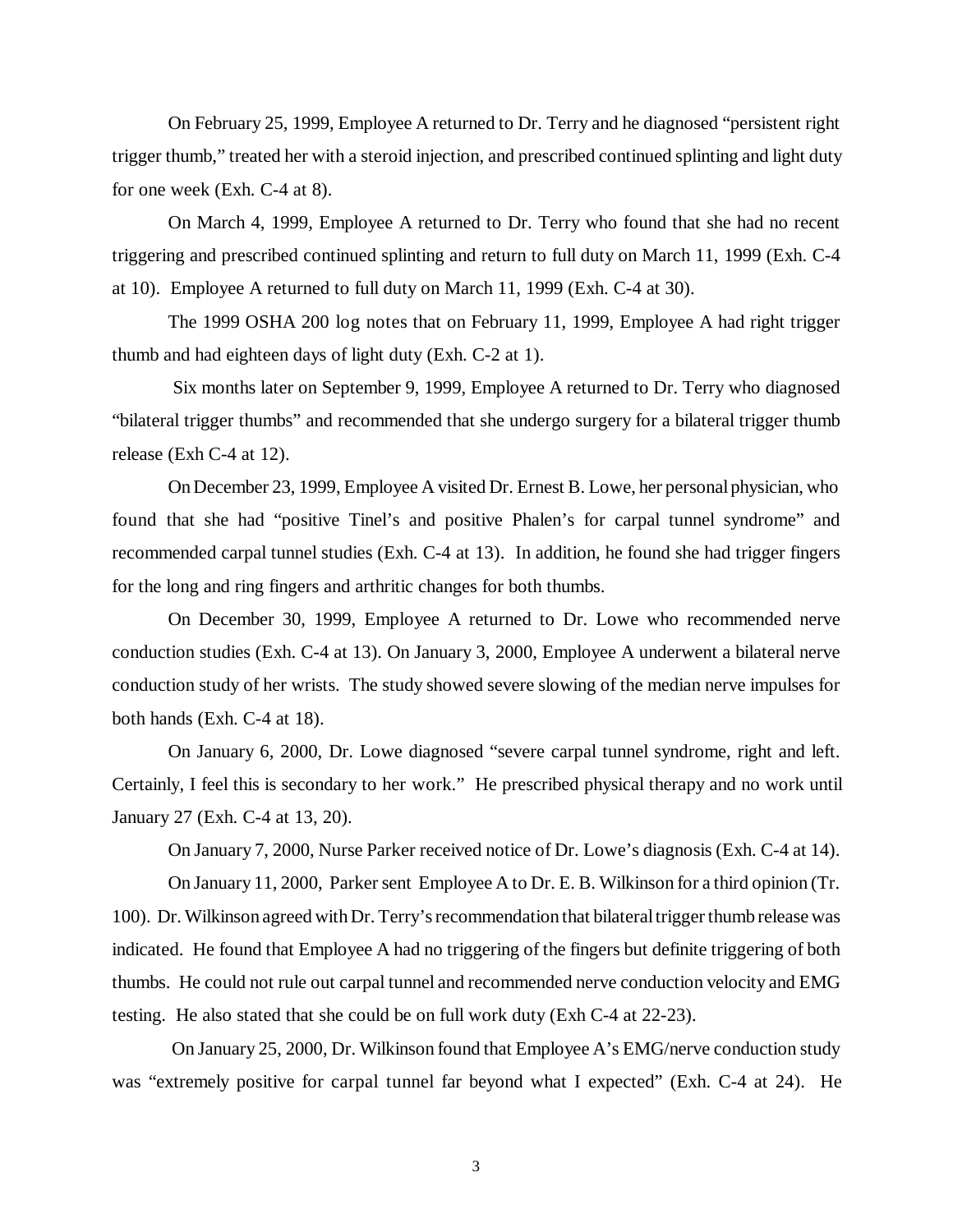recommended carpal tunnel surgery with trigger thumb surgery at the same time and "light duty with no repetitive gripping," and "patient should not do any excessive use of the hands" (Exh. C-4 at 24).

On January 26, 2000, Nurse Parker was notified of Dr. Wilkinson's diagnosis by fax (Exh. C-4 at 26). This fax, sent by Nurse Zaino, notes that Dr. Wilkinson feels that even if Employee A's bilateral carpal tunnel was not caused by work, "it was aggravated by work" (Exh. C-4 at 26; Tr. 129-130).

### **Instance (b)**

Employee B worked on the assembly line at Emerson for twenty-three years. On January 6, 1999, she went to Nurse Parker complaining that her right elbow hurt (Exh. C-7 at 1). Parker sent her to Dr. Terry (Tr. 122).

On January 7, 1999, Dr. Terry examined Employee B, diagnosed "right tennis elbow," prescribed medication and hand therapy, and continuation of full duty work (Exh C-7 at 4-5).

On January 28, 1999, Dr. Terry diagnosed Employee B with "improving tennis elbow" and prescribed two more physical therapy visits, continued home exercise program, and medication (Exh. C-7 at 6).

February 9, 1999 is the date of an Emerson Accident/Illness Investigation Report which notes that on January 25, 1999, Employee B sustained a strain to her right elbow which occurred by using her arm to get motors (Exh. C-7 at 2).

On February 22, 1999, Employee B returned to Dr. Terry. He felt that her right tennis elbow was an "overuse syndrome" and prescribed continued anti-inflammatory medication and a job change (Exh. C-7 at 7). He called Nurse Parker and told her of his recommendations.

On March 9, 1999, Director of Hand Therapy, Jimmy Manning, OTR/L, visited the Emerson facility to provide consultation regarding a job change for Employee B. He spoke with the supervisor of the surge board assembly line, the human resource supervisor, Stacy Couch, and Nurse Parker. Manning indicated in his Hand Therapy Discharge Summary dated March 9, 1999, that Employee B's "condition fluctuated," and improvements "appear to be directly related to periods of time when not operating the surge board" (Exh. C-7 at 11-12).

On March 19, 1999, Dr. Terry noted that Employee B was no better on different jobs, that she wanted to go back to her old job, and this was "o.k." with me and "no restrictions" (Exh. C-7 at 13).

4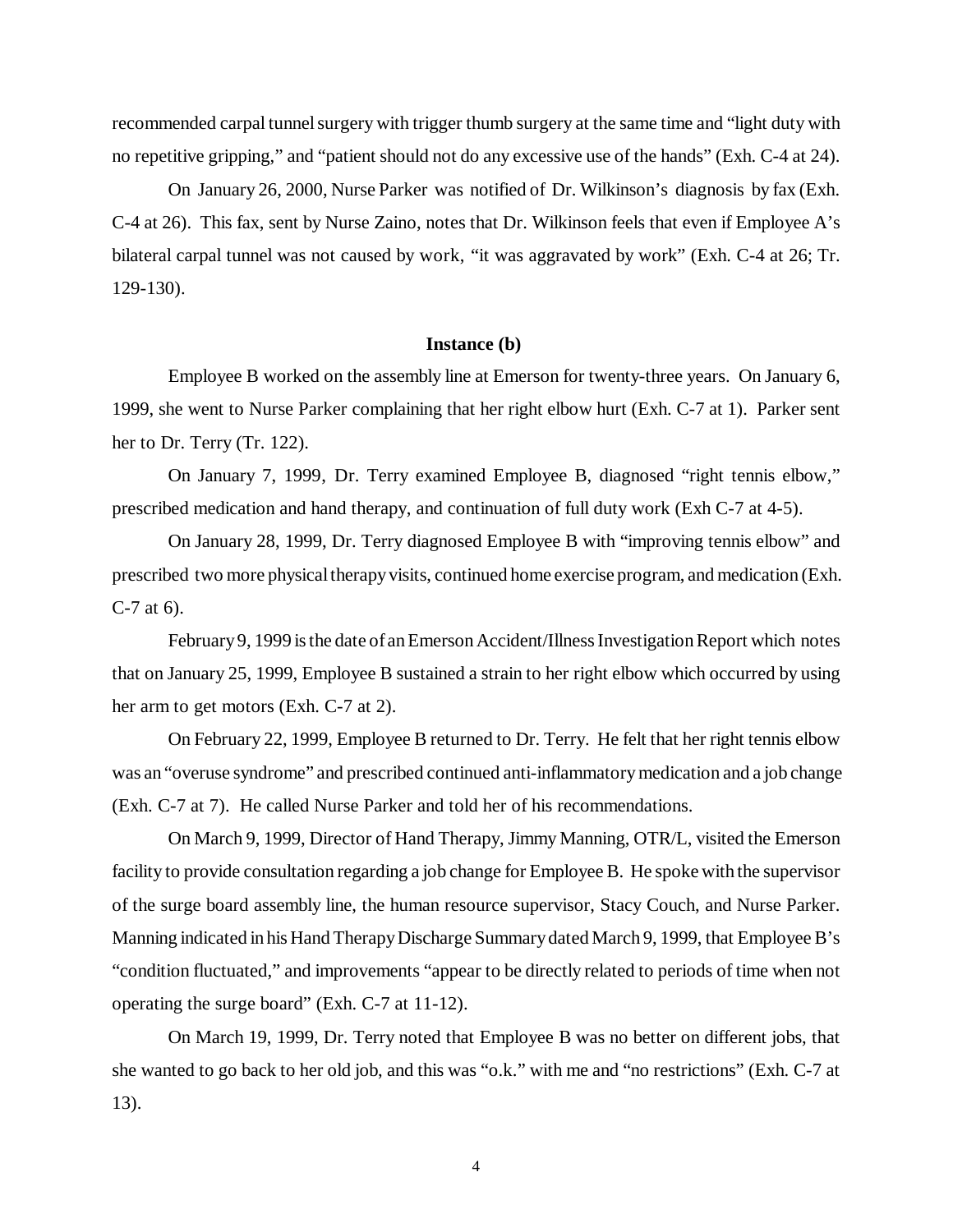During this time period, Employee B never worked in any job other than surge tester operator (Tr. 38, 122-125).

#### **DISCUSSION**

The Secretary has the burden of proving, by a preponderance of the evidence, a violation of the standard.

## **Alleged Violation of 29 C.F.R. § 1904.2(a)**

The citation alleges that Emerson's OSHA 200 log was not completed in the detail provided in the form and in the instructions contained therein in that Emerson did not record two instances of injuries and illnesses for two employees. Section 1904.2(a) provides in pertinent part:

(a) Each employer shall, except as provided in paragraph (b) of this section, (1) maintain in each establishment a log and summary of all recordable occupational injuries and illnesses for that establishment; and (2) enter each recordable injury and illness on the log and summary as early as practicable but no later than 6 working days after receiving information that a recordable injury or illness has occurred.

"Recordable occupational injuries or illnesses" are any occupational injuries or illnesses which result in lost workdays or medical treatment which includes treatment administered by a physician or by registered professional personnel under the standing orders of a physician. 29 C. F. R. §§ 1904.12(c) and (d). On the back of the OSHA 200 log, occupational illness is defined as "any abnormal condition or disorder, other than one resulting from an occupational injury, caused by exposure to environmental factors associated with employment," including disorders associated with repeated trauma (Exh. C-5 at 64). Entries must be recorded on the log "for the year in which the case occurred" (Exh. C-5 at 12).

There is no dispute that the recordkeeping standard applies to Emerson and, in fact, Emerson maintains the OSHA 200 logs. Nevertheless, Emerson contends that it did not know or could have known, with reasonable diligence, of the alleged recordkeeping violations. Emerson further contends that it met the recordkeeping requirements for Employees A and B.

#### **Knowledge**

The test for knowledge is whether "the employer either knew, or with the exercise of reasonable diligence, could have known of the presence of the violative condition." *Pride Oil Well Service,* 15 BNA OSHC 1809, 1814 (No. 87-692, 1992). Emerson contends that it did not have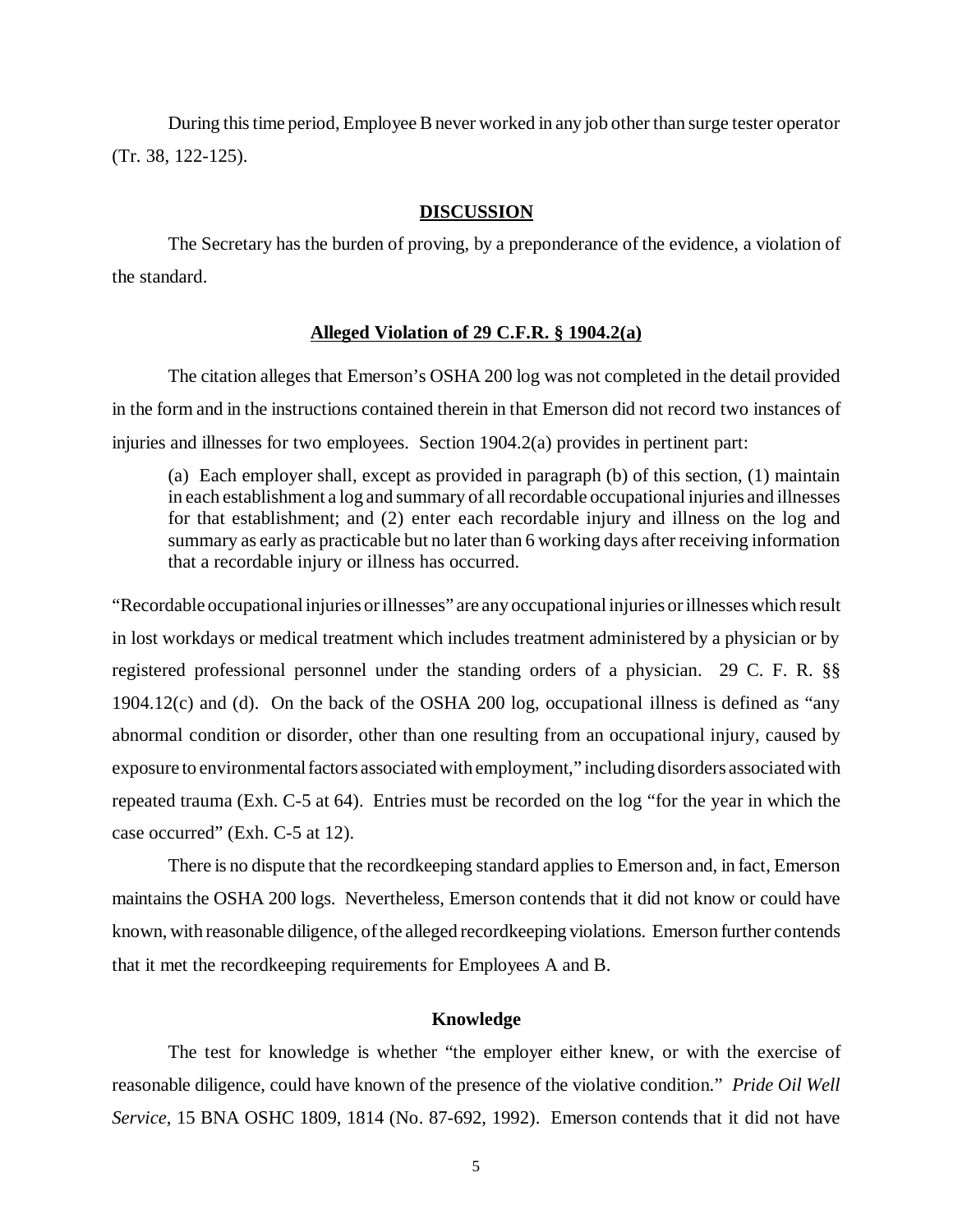knowledge because Nurse Parker was not an Emerson employee, supervisor, or member of management so as to impute her knowledge to it. Even though Parker, a licensed practical nurse, was employed by Baptist and Physicians, her job was to work as an occupational health nurse at Emerson (Tr. 95). She has worked at Emerson for the past five years. In addition to her nursing duties, she was responsible for maintaining Emerson's OSHA 200 logs at the Oxford facility and spent about 50 percent of her time at Emerson working on OSHA recordkeeping (Tr. 96). She stated that she relied exclusively on the Blue Book<sup>1</sup> to determine whether a case is recordable (Tr. 97). She had OSHA recordkeeping training which included attending about three- or four-day seminars on OSHA recordkeeping requirements (Tr. 97).

"Because corporate employers can only obtain knowledge through their agents, the actions and knowledge of supervisory personnel are generally imputed to their employers, and the Secretary can make a prima facie showing of knowledge by proving that a supervisory employee knew of or was responsible for the violation." *Todd Shipyards Corp.,* 11 BNA OSHC 2177, 2179 (No. 77- 1598, 1984). Parker is Emerson's agent. Emerson was utilizing Parker as its occupational health nurse to provide medical treatment to its employees. Parker had been doing this for Emerson for five years. Emerson had given Parker the responsibility of maintaining the OSHA 200 logs and determining the recordability of a case (Tr. 96). Parker signed the records' annual certification on behalf of Emerson (Exh. C-2). Emerson's nurse was in a supervisory position over Emerson's employees and exercised control over them. Employees A and B went to Parker for their medical complaints, and she evaluated what they did at their jobs and referred them to Dr. Terry (Tr. 98, 122). Parker could arrange for employees to change jobs within the facility based on their medical conditions. "An employee who has been delegated authority over other employees, even if only temporarily, is considered to be a supervisor for the purposes of imputing knowledge to an employer." *Tampa Shipyards, Inc.,* 15 BNA OSHC 1533, 1537 (No. 86-360, 1992). It is the substance of the delegation of authority that is controlling, not the formal title of the employee having this authority; an employee who is empowered to direct that corrective measures be taken is a supervisory employee. *Dover Elevator Co.,* 16 BNA OSHC 128l, 1286 (No. 91-862, 1993).

<sup>1</sup> The Blue Book is the informal name for "Recordkeeping Guidelines for Occupational Injuries and Illnesses" from the Bureau of Labor Statistics dated September 1986. It contains guidelines for recordkeeping requirements of the Act.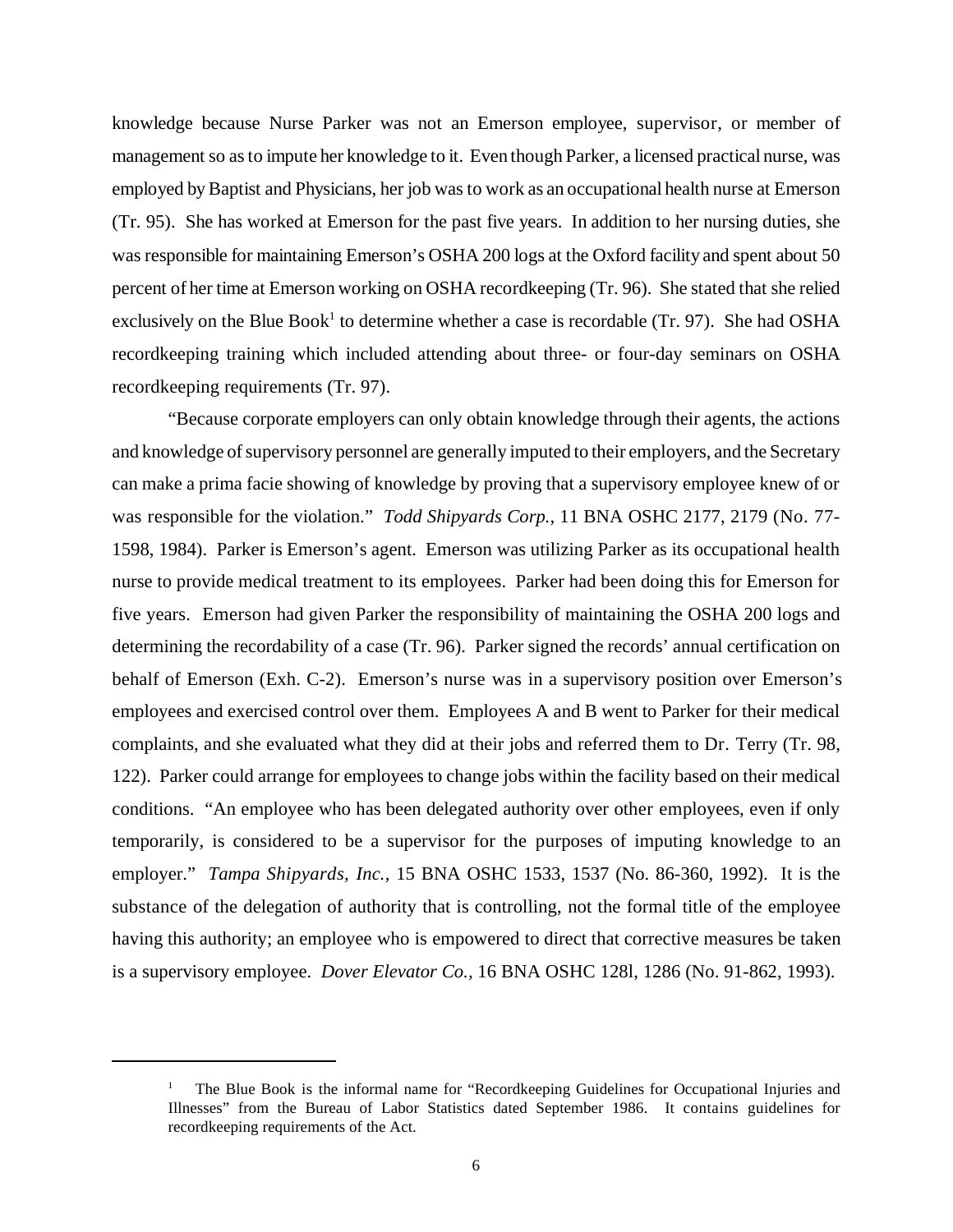Clearly, Parker's knowledge is imputed to respondent. An employer cannot contract away its obligations as a defense to a violation of the Act. *See Archer-Western Contractors, Ltd.,* 15 BNA OSHC 1013 (No. 87-1067, 1991) (secondary employer, which directed and controlled loaned employees, cannot avoid responsibility for the employees' actions by claiming that the employees worked for an independent contractor). Other members of Emerson's management had knowledge of these illnesses. Although some of the signatures and dates are not legible, Emerson's Accident/Illness Investigation Reports on Employees A and B were signed by the supervisor, the superintendent, the human resource manager, and the plant manager (Exhs. C-4 at 2, C-7 at 2). These reports were signed within a short time of the diagnosis of illness. This shows that four members of Emerson's management had knowledge of the illnesses of Employees A and B.

The Secretary has established employer knowledge.

### **Instance (a)**

Employee A's right trigger thumb was recorded in the 1999 OSHA 200 log on February 11, 1999. It is undisputed that there was no entry in the 2000 OSHA 200 logs for Employee A's bilateral carpal tunnel syndrome (Exh. C-2; Tr. 36). Emerson asserts that Employee A's right trigger thumb and the carpel tunnel syndrome are the same continuous illness that is not work related. Emerson's assertion is without merit.

All occupational illnesses must be recorded on the OSHA 200 logs. Carpal tunnel syndrome can be considered an occupational illness. Because "work-related carpal tunnel syndrome cases almost always result from repetitious movement, they should be classified as occupational illness." (Exh. C-5 at 38). Employee A worked at a job that required continuous repetitive hand and arm movements, *i.e.,* lifting a motor and hooking and unhooking the surge tester. Nurse Parker admits that working on the surge tester is repetitive work (Tr. 132). On January 6, 2000, Dr. Lowe diagnosed Employee A with severe bilateral carpal tunnel syndrome related to her work (Exh. C-4 at 13). Dr. Lowe recommended that she could not return to work until after January 27 (Exh C-4 at 20). On January 25, 2000, after an EMG/nerve conduction study on Employee A, Dr. Wilkinson also diagnosed Employee A with severe bilateral carpal tunnel syndrome "aggravated" by her work and recommended surgery without delay (Exh. C-4 at 24, 26). Parker admitted that she understood this to be Dr. Wilkinson's opinion (Tr. 130). Employee A had carpal tunnel surgery on February 4, 2000 (Exh. C-4 at 29). The Blue Book states that "(i)f it seems likely that an event or exposure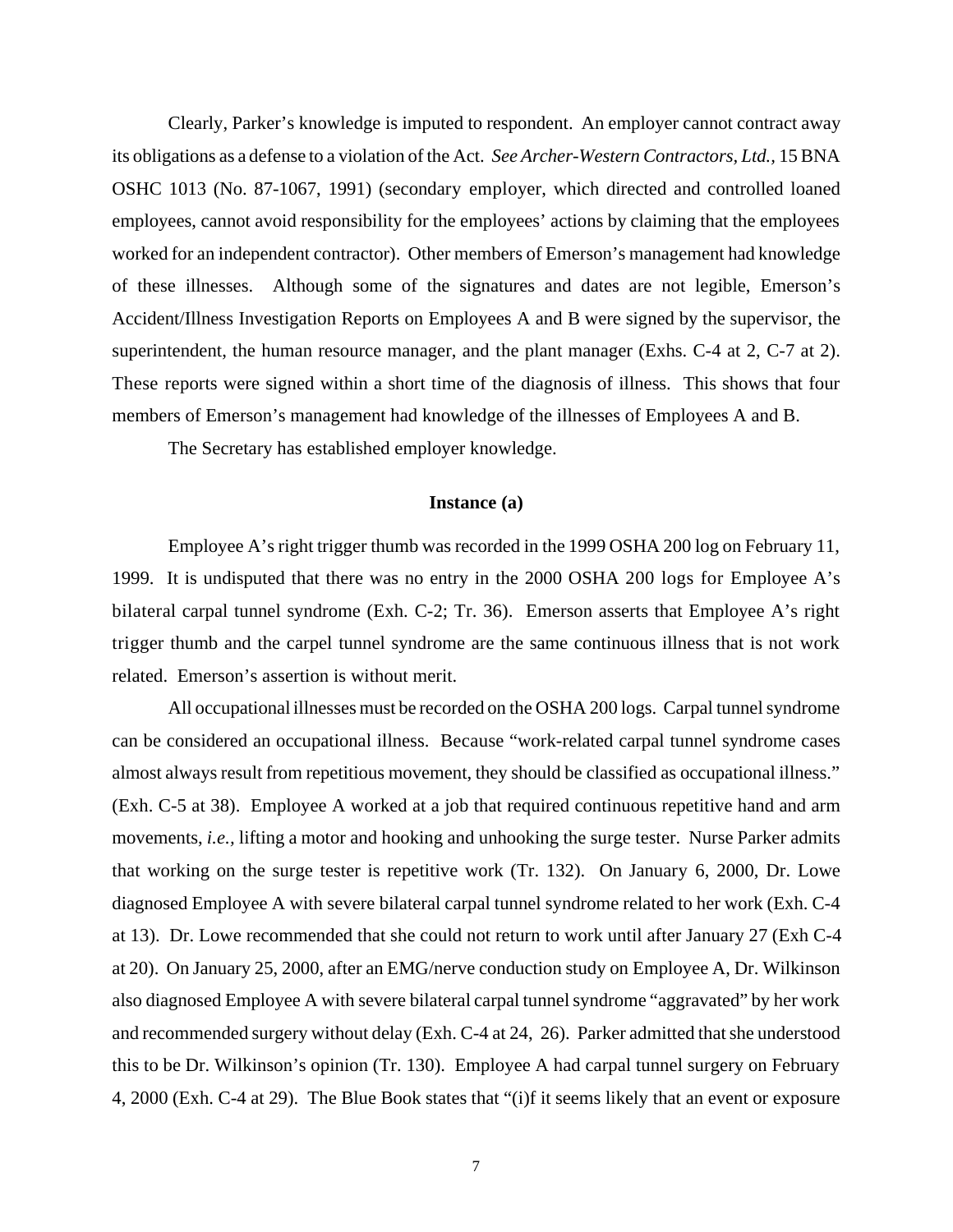in the work environment either caused or contributed to the case, the case is recordable" (Exh. C-5 at 32).

Emerson claims that even if the illnesses were work related, there only needs to be one recorded illness for both Employee A's right trigger thumb and carpal tunnel syndrome. The recordkeeping requirements instruct employers "to make new entries on their OSHA forms for each new recordable injury or illness" (Exh. C-5 at 31). Parker admitted that right trigger thumb is not the same illness as bilateral carpal tunnel syndrome, and they are two distinct diagnoses (Tr. 128). Trigger finger is defined as locking of a finger in a bent position caused by inflammation of the fibrous sheath that encloses the tendon of the affected finger and is accompanied by localized swelling of the tendon; treatment can involve surgery to widen the opening of the sheath. *The American Medical Association Encyclopedia of Medicine,* pp. 1010–1011. Carpal tunnel syndrome is defined as numbness, tingling, weakness, and pain in the thumb, index, and middle fingers resulting from pressure on the median nerve where it passes into the hand via a gap (the carpal tunnel) under a ligament at the front of the wrist; treatment can involve surgical cutting of the ligament to relieve the pressure on the nerve. *Id.* at 238-239. Obviously, these definitions are not the same. Neither Dr. Lowe nor Dr. Wilkinson diagnosed trigger thumb and bilateral carpal tunnel syndrome as one and the same illness; they did not diagnose a changed illness (from trigger thumb to carpal tunnel); rather, they diagnosed two different illnesses. Parker cannot substitute her opinion for a medical doctor's diagnosis, in this case, two doctors.

Recording two different illnesses under one illness defeats the purpose of the recordkeeping requirements. The overall purpose of the recordkeeping duty is provided in 29 C.F.R. § 1904.1: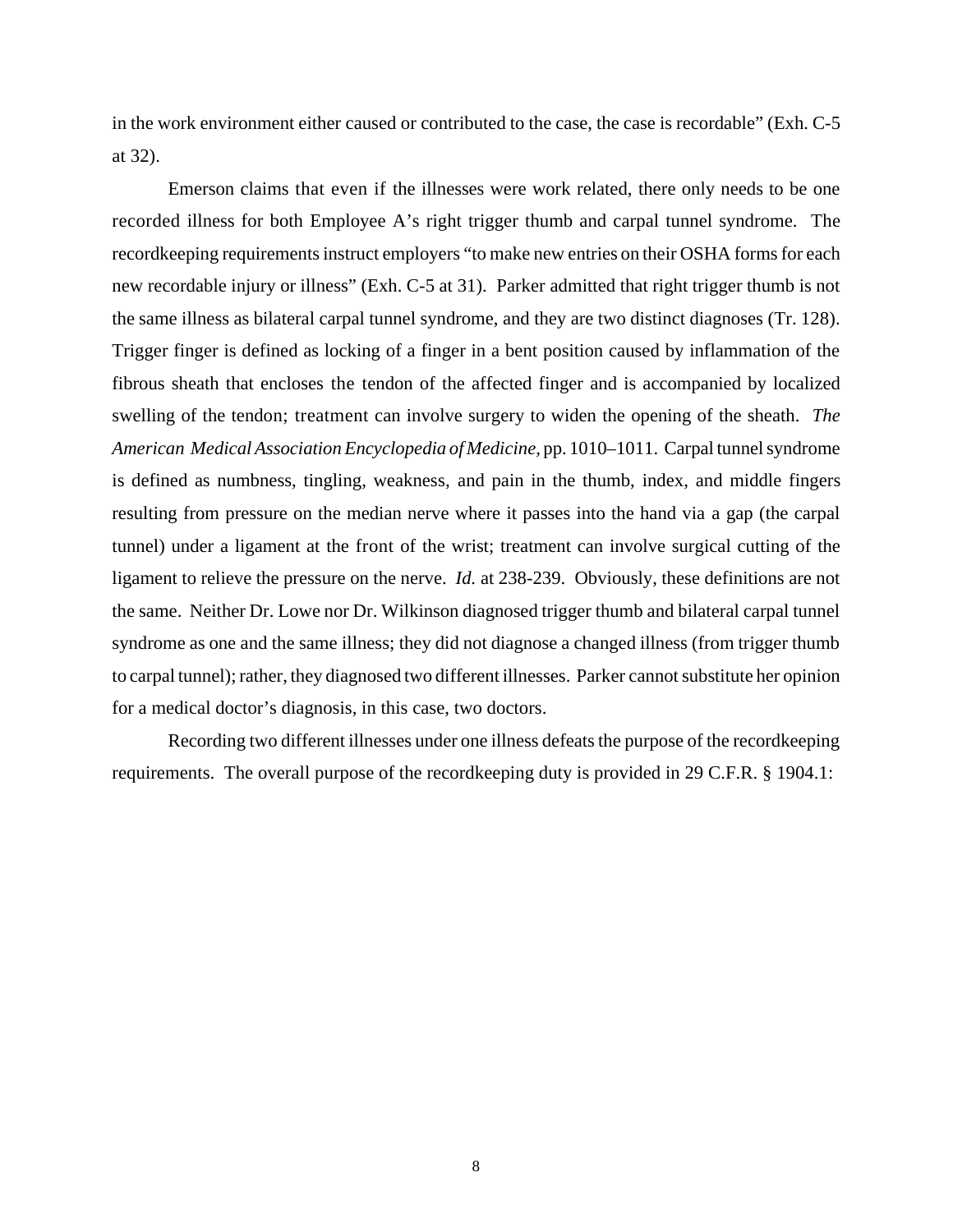These sections provide for recordkeeping and reporting by employers covered under the act, for developing information regarding the causes and prevention of occupational accidents and illnesses, and for maintaining a program of collection, compilation, and analysis of occupational safety and health statistics.

"The recordkeeping requirements of the Act 'play a crucial role in providing the information necessary to make workplaces safer and healthier.'" *Kaspar Wire Works, Inc.,* 18 BNA OSHC 2178, 2179 (No. 90-2775, 2000) (quoting *General Motors Corp., Inland Div.,* 8 BNA OSHC 2036, 2041 (No. 76-5033, 1980).

Emerson's assertion that Parker intended to update the 1999 OSHA 200 log after Employee A returned to work from her carpal tunnel surgery is also without merit. The OSHA 200 log must be updated within six working days after receiving information that a recordable case has occurred. 29 C. F. R. § 1904.2(b)(1). Employee A's carpal tunnel syndrome should have been recorded by January 18, 2000, which was six working days from January 7, 2000, the date Parker had actual notice of Dr. Lowe's diagnosis. Even if Parker were waiting for another opinion from Dr. Wilkinson, the sixth working day from the date Parker had actual notice (January 26, 2000) of his diagnosis of carpal tunnel syndrome was February 3, 2000. As of the date of the inspection, February 8, 2000, nothing was recorded for Employee A's carpal tunnel syndrome.

The violation of 29 C.F.R. § 1904.2(a) is affirmed.

## **Instance (b)**

It is undisputed that there was no entry in the 1999 OSHA 200 log for Employee B's right tennis elbow (Exh. C-2). Emerson alleges that Parker made a good faith decision not to record Employee B's right tennis elbow. [Parker testified that she originally did record Employee B's right tennis elbow on the logs but later removed it (Tr. 125).] Parker concluded that since Employee B wanted to stay on the surge tester job, the surge tester was not the cause of her right tennis elbow (Tr. 123). Parker's assumption is invalid in light of both of the conclusions of the doctor and physical therapist (both of which Parker was aware) that the cause of Employee B's right tennis elbow was work related.

The Blue Book states that an employer's decision not to record an illness "should be made in accordance with the requirements of the act, regulations, the instructions on the forms, and the guidelines in this report," as well as information from medical and hospital records "along with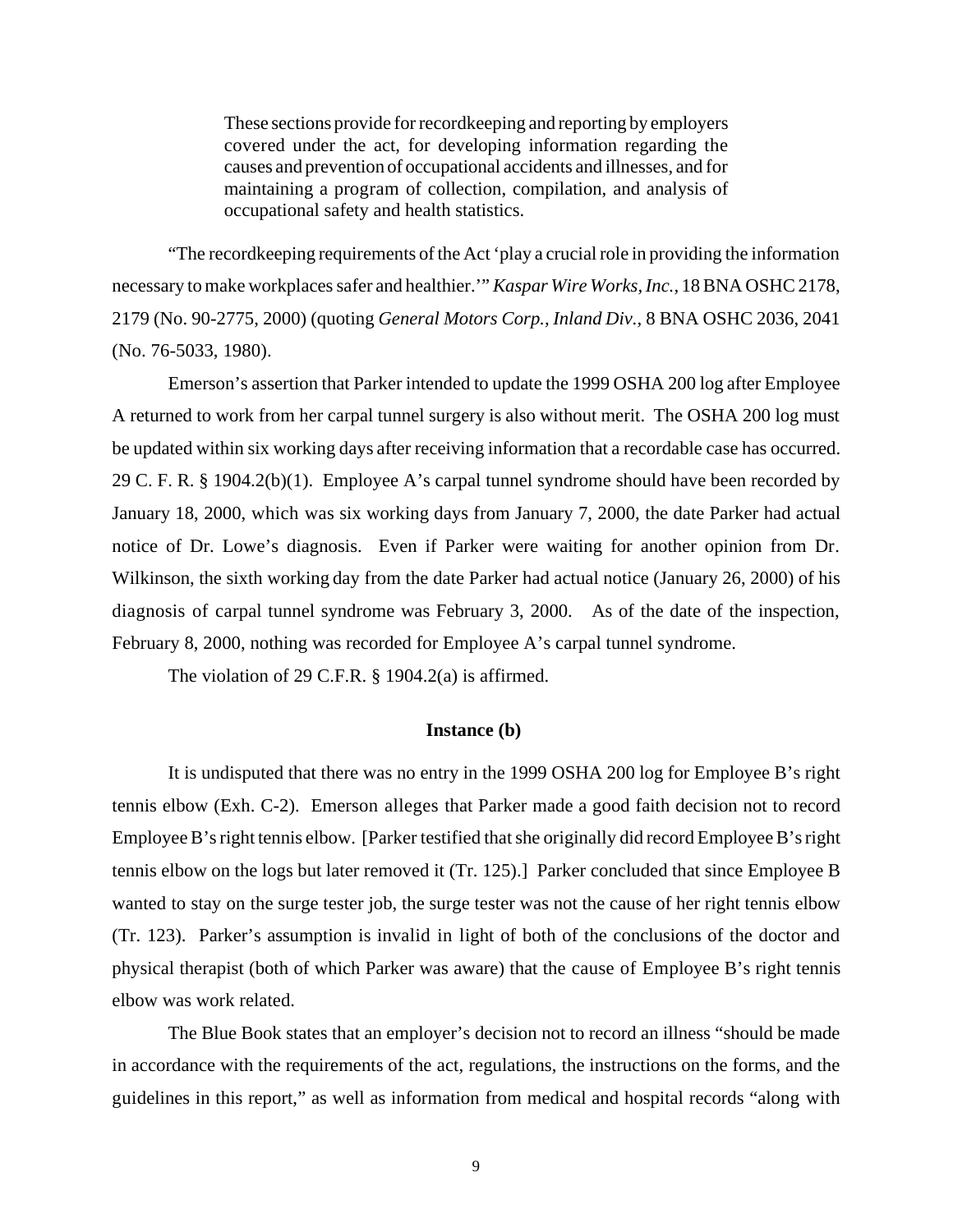other pertinent information" (Exh. C-5 at 25). Employee B had worked on the line for Emerson for years. As surge tester operator, she was engaged in repetitive work (noted above). Dr. Terry diagnosed Employee B with right tennis elbow and recommended anti-inflammatory medicine and hand therapy. After the physical therapy was complete, Employee B revisited Dr. Terry. Noting that Jimmy Manning, physical therapist, correlated Employee B's symptoms with her work as surge tester and recommended a job change, Dr. Terry diagnosed her right tennis elbow as an overuse syndrome and stated a job change would be the best for her (Exh. C-7 at 7). Parker did attempt to change Employee B to a different job, but Employee B wanted to remain at her job as surge tester operator because it paid more, and she was allowed to stay. IH Jordan testified that Employee B told her that even though she would have pain, she wanted to remain as surge tester operator because it paid more (Tr. 42). Parker admitted that she did not take into consideration Employee B's social situation (divorced with four children) and financial need to stay at a higher paying position when she decided not to record Employee B's illness (Tr. 136-137).

Parker's decision not to record Employee B's right tennis elbow was not in accordance with the Blue Book, even though Parker stated that she relied on the Blue Book to determine recordability (Tr. 97). Parker's decision not to record Employee B's right tennis elbow on the 1999 OSHA 200 log based on the fact that Employee B wanted to remain on the surge tester job was inappropriate. The decision as to what is recordable is not made by the injured or ill employee, especially when, as here, there is a diagnosis that the illness is work related according to both a medical doctor and physical therapist. The Blue Book notes that "(i)f it seems likely that an event or exposure in the work environment either caused or contributed to the case, the case is recordable" (Exh. C-5 at 32).

The violation of 29 C.F.R.  $\S$  1904.2(a) is affirmed.

# **FINDINGS OF FACT AND CONCLUSIONS OF LAW**

The preceding decision constitutes the findings of fact and conclusions of law in accordance with Rule 52(a) of the Federal Rules of Civil Procedure.